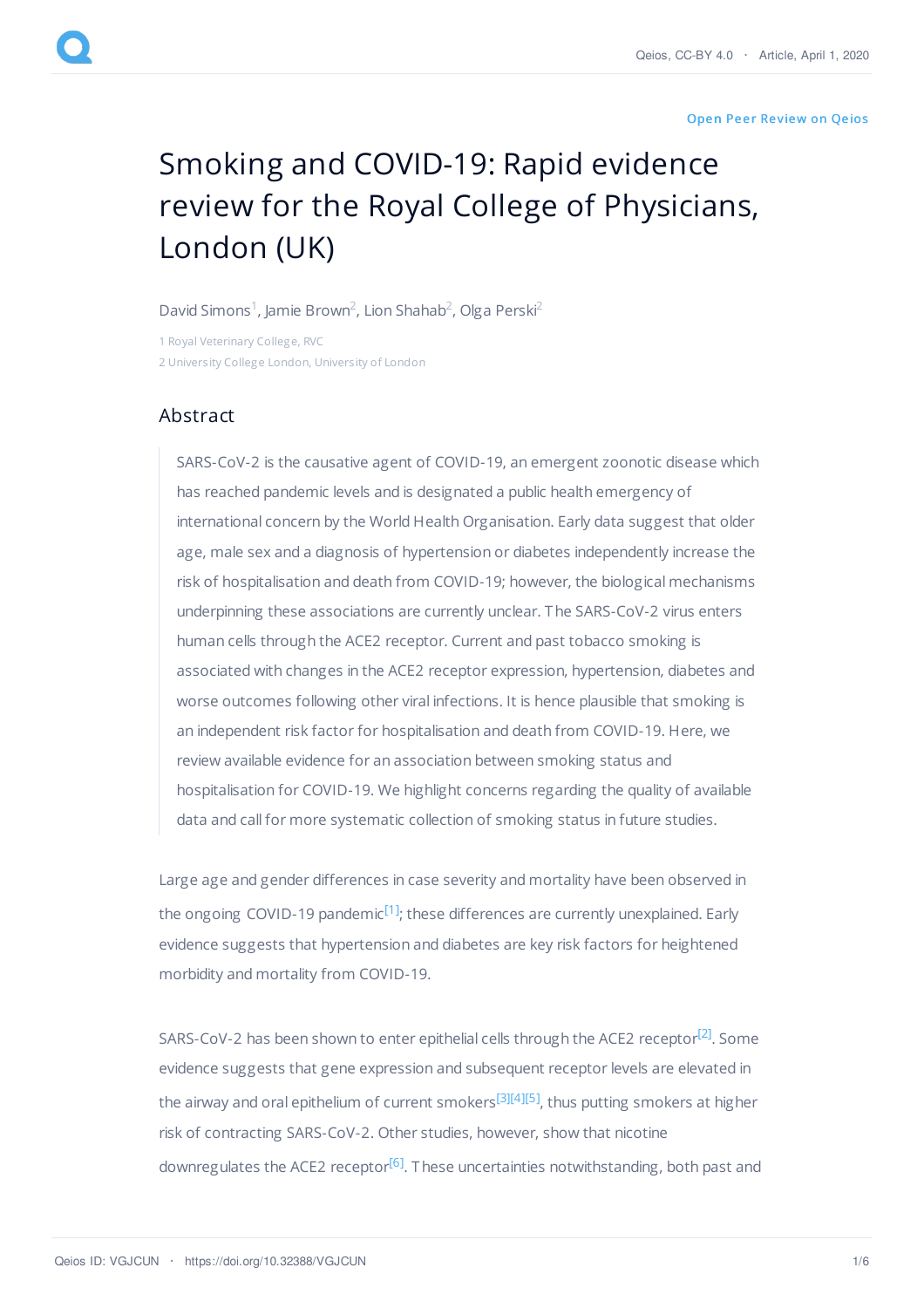<span id="page-1-5"></span><span id="page-1-4"></span><span id="page-1-3"></span><span id="page-1-2"></span><span id="page-1-1"></span>current smoking is known to increase the risk of respiratory viral<sup>[\[7\]](#page-3-3)[\[8\]](#page-3-4)</sup> and bacterial<sup>[\[9\]](#page-3-5)[\[10\]](#page-3-6)</sup> infections and is associated with worse outcomes once infected. Cigarette smoke reduces the respiratory immune defence through peri-bronchiolar inflammation and fibrosis, impaired mucociliary clearance and disruption of the respiratory epithelium<sup>[\[11\]](#page-3-7)</sup>. There is also reason to believe that behavioural factors (e.g. regular hand-to-mouth movements) involved in smoking may increase SARS-CoV-2 transmissions as has been observed for other viruses<sup>[\[12\]](#page-3-8)</sup>. However, early data from the COVID-19 pandemic have not provided clear evidence for a negative impact of smoking on COVID-19 related outcomes, such as hospitalisation or mortality<sup>[\[13\]](#page-3-9)</sup>.

<span id="page-1-9"></span><span id="page-1-8"></span><span id="page-1-7"></span><span id="page-1-6"></span><span id="page-1-0"></span>Available data from China suggest a lower than expected number of hospital admissions among the smoking population. Crude (non age-stratified) smoking prevalence in China is reported at 54% among men and 2.6% among women<sup>[\[14\]](#page-4-0)</sup>; however, a review of 8 Chinese studies with data on smoking status suggest fewer hospitalised smokers than would be expected from national prevalence estimates<sup>[\[15\]](#page-4-1)</sup>. The largest of these studies presented smoking status for 1085 patients hospitalised with COVID-19<sup>[\[1\]](#page-2-0)</sup>. 12.6% were current smokers, 1.9% past smokers and 85.4% were never smokers. Current and past smokers had worse outcomes (defined as ITU admission or death) than never smokers at 12%, 24% and 4.8%, respectively. Two further studies presented smoking status for 191 and 140 hospitalised patients, respectively. In the first study<sup>[\[16\]](#page-4-2)</sup>, 11 individuals (5.8%) were identified as current smokers with 6 surviving until discharge. The second study reported 2 current (1.4%) and 7 past (5%) smokers with severe disease<sup>[\[17\]](#page-4-3)</sup>. Five further studies<sup>[\[18\]](#page-4-4)[\[19\]](#page-4-5)[\[20\]](#page-4-6)[\[21\]](#page-4-7)[\[22\]](#page-4-8)</sup> identified 46 current or past smokers in a combined population of 386 hospitalised patients. Across these studies, data were presented for 1,690 admitted patients, 56 of whom (3.3%) were identified as being current or past smokers.

<span id="page-1-16"></span><span id="page-1-15"></span><span id="page-1-14"></span><span id="page-1-13"></span><span id="page-1-12"></span><span id="page-1-11"></span><span id="page-1-10"></span>These early studies are limited by a number of factors. First, they describe populations admitted to intensive care in the context of an emerging epidemic; hence, it is likely that data collection on smoking status was not considered a priority. As a consequence, current smoking rates are likely to be underreported and past smoking may be conflated with never smoking. For example, past smoking was only reported in 3/8 studies. In China, approximately 69% of men aged 60+ years have a history of or are current smokers, which suggests that a non-trivial proportion of past smokers for whom a period of regular smoking earlier in life might have caused lasting disruption to the respiratory system are not taken into account. Second, individuals with severe symptoms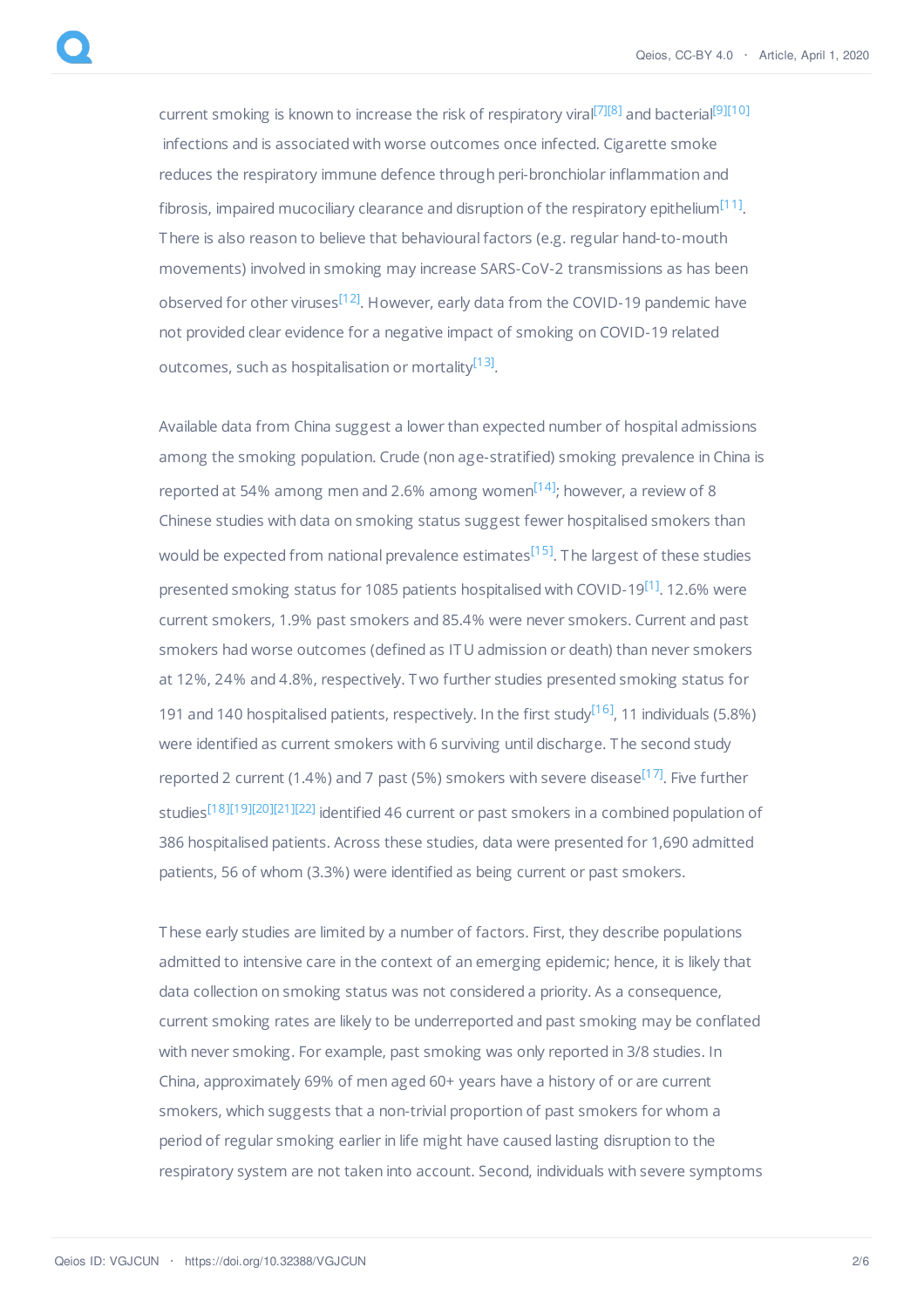<span id="page-2-4"></span><span id="page-2-3"></span>from COVID-19 may have stopped smoking prior to admission to a care facility and may therefore not have been recorded as current smokers (i.e. reverse causality)<sup>[\[23\]](#page-4-9)</sup>. Third, smokers with COVID-19 may be less likely to present to hospital because of lack of access to healthcare and more likely to die in the community from sudden complications (i.e. self-selection) $^{[23]}$  $^{[23]}$  $^{[23]}$ . Fourth, if we take at face value the observation that smoking appears to be substantially protective against hospitalisation for COVID-19, we would expect a female rather than male preponderance of patients in the cited studies<sup>[\[24\]](#page-4-10)</sup>. Fifth, it should also be noted that smoking is a risk factor for both hypertension and diabetes, two diseases associated with worse outcomes from COVID-19, which suggests that current and past smoking may be both directly and indirectly implicated in COVID-19 outcomes.

<span id="page-2-5"></span>In the UK, smoking status is systematically recorded in individuals admitted to hospital with respiratory illnesses. We are currently in the process of developing a case-control study based at a London acute care trust to understand the added risk of hospitalisation due to COVID-19, compared with admission for seasonal influenza or lower respiratory tract infections a year previous. We also plan to add relevant questions to a monthly population survey of the general population of adults in England, and will provide up to date statistics on www.smokinginengland.info. In the meantime, we believe that high quality smoking cessation advice should form part of public health efforts during COVID-19 (e.g. <https://www.todayistheday.co.uk/>. At the very least, smoking cessation reduces acute risks from cardiovascular disease and could reduce demands on the healthcare system<sup>[\[25\]](#page-4-11)</sup>. GPs and other healthcare providers can play a crucial role – brief, high-quality and free online training is available at <https://www.ncsct.co.uk/vba>.

## <span id="page-2-6"></span>References

- <span id="page-2-0"></span>1. <sup>[a](#page-0-0), [b](#page-1-0)</sup> Wei-jie Guan, Zheng-yi Ni, Yu Hu, Wen-hua Liang, Chun-quan Ou, Jian-xing He. (2020). Clinical [Characteristics](http://dx.doi.org/10.1056/nejmoa2002032) of Coronavirus Disease 2019 in China. N Engl J Med. doi:10.1056/nejmoa2002032.
- <span id="page-2-1"></span>2. [^](#page-0-1) Markus Hoffmann, Hannah Kleine-Weber, Simon Schroeder, Nadine Krüger, Tanja Herrler, Sandra Erichsen. (2020). [SARS-CoV-2](http://dx.doi.org/10.1016/j.cell.2020.02.052) Cell Entry Depends on ACE2 and TMPRSS2 and Is Blocked by <sup>a</sup> Clinically Proven Protease Inhibitor. Cell. doi:10.1016/j.cell.2020.02.052.
- <span id="page-2-2"></span>3. [^](#page-0-2) Samuel James Brake, Kathryn Barnsley, Wenying Lu, Kielan Darcy McAlinden, Mathew Suji Eapen, Sukhwinder Singh Sohal. (2020). Smoking Upregulates Angiotensin-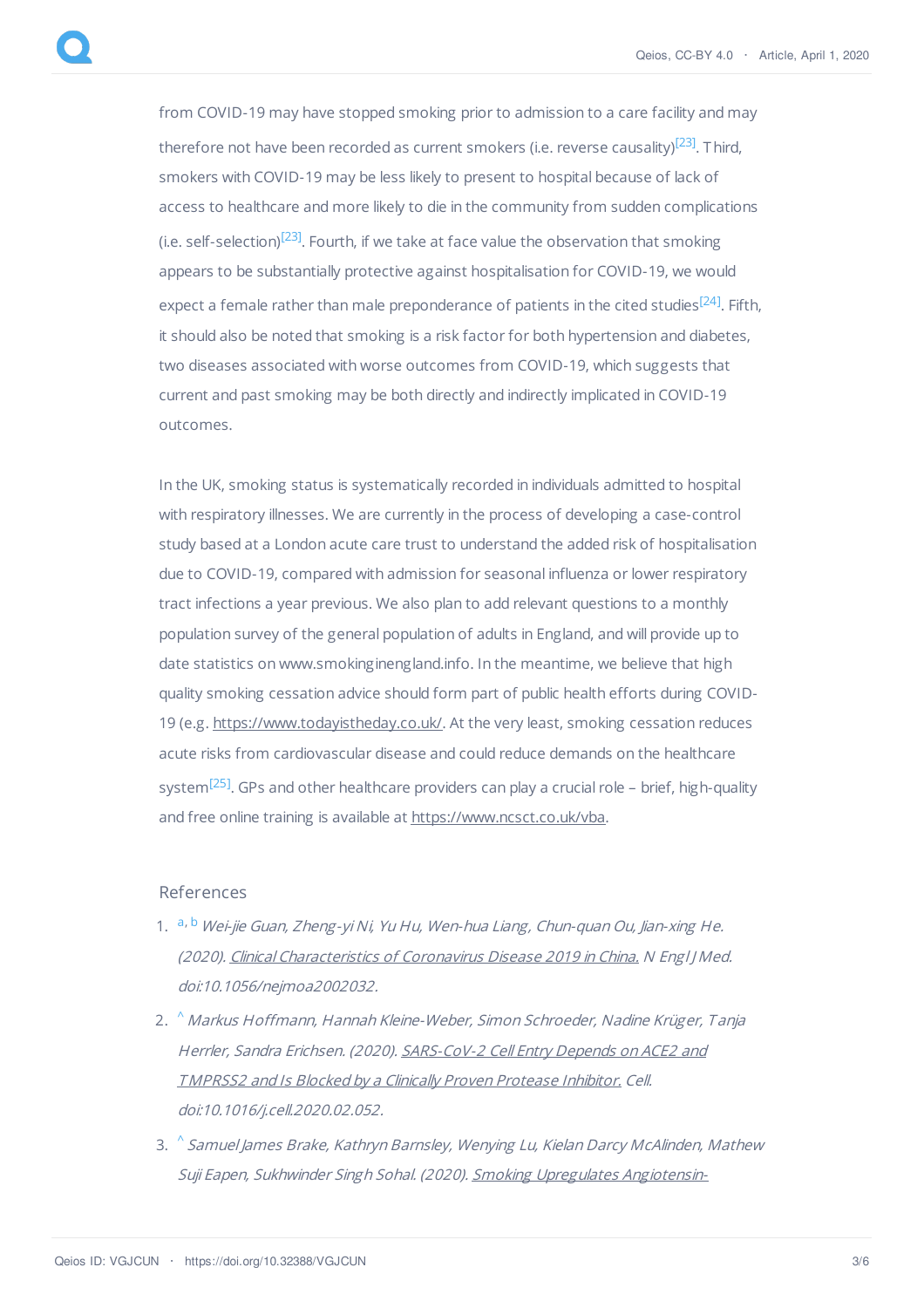Converting Enzyme-2 Receptor: A Potential Adhesion Site for Novel Coronavirus SARS-CoV-2 (Covid-19). JCM, vol. 9 (3), 841. [doi:10.3390/jcm9030841.](http://dx.doi.org/10.3390/jcm9030841)

- <span id="page-3-0"></span>4. [^](#page-0-3) Guoshuai Cai. (2020). <u>Bulk and Single-Cell T[ranscriptomics](http://dx.doi.org/10.20944/preprints202002.0051.v3) Identify Tobacco-Use</u> Disparity in Lung Gene Expression of ACE2, the Receptor of 2019-nCov. doi:10.20944/preprints202002.0051.v3.
- <span id="page-3-1"></span>5.  $\,{}^{\wedge}$  $\,{}^{\wedge}$  $\,{}^{\wedge}$ Joan C Smith, Jason Meyer Sheltzer. (2020). <u>Cigarette smoke triggers the expansion</u> of <sup>a</sup> subpopulation of respiratory epithelial cells that express the SARS-CoV-2 receptor ACE2. [doi:10.1101/2020.03.28.013672.](http://dx.doi.org/10.1101/2020.03.28.013672)
- <span id="page-3-2"></span>6. [^](#page-0-5) Joshua M. Oakes, Robert M. Fuchs, Jason D. Gardner, Eric Lazartigues, Xinping Yue. (2018). Nicotine and the [renin-angiotensin](http://dx.doi.org/10.1152/ajpregu.00099.2018) system. American Journal of Physiology-Regulatory, Integrative and Comparative Physiology, vol. 315 (5), R895-R906. doi:10.1152/ajpregu.00099.2018.
- <span id="page-3-3"></span>7. [^](#page-1-1) Justin T Denholm, Claire L Gordon, Paul D Johnson, Saliya S Hewagama, Rhonda L Stuart, Craig Aboltins. (2010). [Hospitalised](http://dx.doi.org/10.5694/j.1326-5377.2010.tb03424.x) adult patients with pandemic (H1N1) 2009 influenza in Melbourne, Australia. Medical Journal of Australia, vol. 192 (2), 84-86. doi:10.5694/j.1326-5377.2010.tb03424.x.
- <span id="page-3-4"></span>8. [^](#page-1-2) Tochukwu Raphael Abadom, Adrian D. Smith, Stefano Tempia, Shabir A. Madhi, Cheryl Cohen, Adam L. Cohen. (2016). Risk factors associated with hospitalisation for influenza-associated severe acute respiratory illness in South Africa: A case-population study. Vaccine, vol. 34 (46), 5649-5655. [doi:10.1016/j.vaccine.2016.09.011.](http://dx.doi.org/10.1016/j.vaccine.2016.09.011)
- <span id="page-3-5"></span>9.  $\,{}^{\wedge}$  $\,{}^{\wedge}$  $\,{}^{\wedge}$ Jordi Almirall, Carlos A. González, Xavier Balanzó, Ignasi Bolíbar. (1999). <u>Proportion of</u> [Community-Acquired](http://dx.doi.org/10.1378/chest.116.2.375) Pneumonia Cases Attributable to Tobacco Smoking. Chest, vol. 116 (2), 375-379. doi:10.1378/chest.116.2.375.
- <span id="page-3-6"></span>10. *[^](#page-1-4) Charles Feldman, Ronald Anderson. (2013). <u>Cigarette smoking and mechanisms of</u>* [susceptibility](http://dx.doi.org/10.1016/j.jinf.2013.05.004) to infections of the respiratory tract and other organ systems. Journal of Infection, vol. 67 (3), 169-184. doi:10.1016/j.jinf.2013.05.004.
- <span id="page-3-7"></span>11. *[^](#page-1-5) JA Dye, K B Adler.* (1994). *Effects of cigarette smoke on epithelial cells of the* respiratory tract.. Thorax, vol. 49 (8), 825-834. [doi:10.1136/thx.49.8.825.](http://dx.doi.org/10.1136/thx.49.8.825)
- <span id="page-3-8"></span>12. [^](#page-1-6) Paloma I. Beamer, Kevin R. Plotkin, Charles P. Gerba, Laura Y. Sifuentes, David W. Koenig, Kelly A. Reynolds. (2015). Modeling of Human Viruses on Hands and Risk of Infection in an Office Workplace Using [Micro-Activity](http://dx.doi.org/10.1080/15459624.2014.974808) Data. Journal of Occupational and Environmental Hygiene, vol. 12 (4), 266-275. doi:10.1080/15459624.2014.974808.
- <span id="page-3-9"></span>13. <u>Constantine Vardavas, Katerina Nikitara.</u> (2020). COVID-19 and smoking: A [systematic](http://dx.doi.org/10.18332/tid/119324) review of the evidence. Tob. Induc. Dis., vol. 18 (March). doi:10.18332/tid/119324.